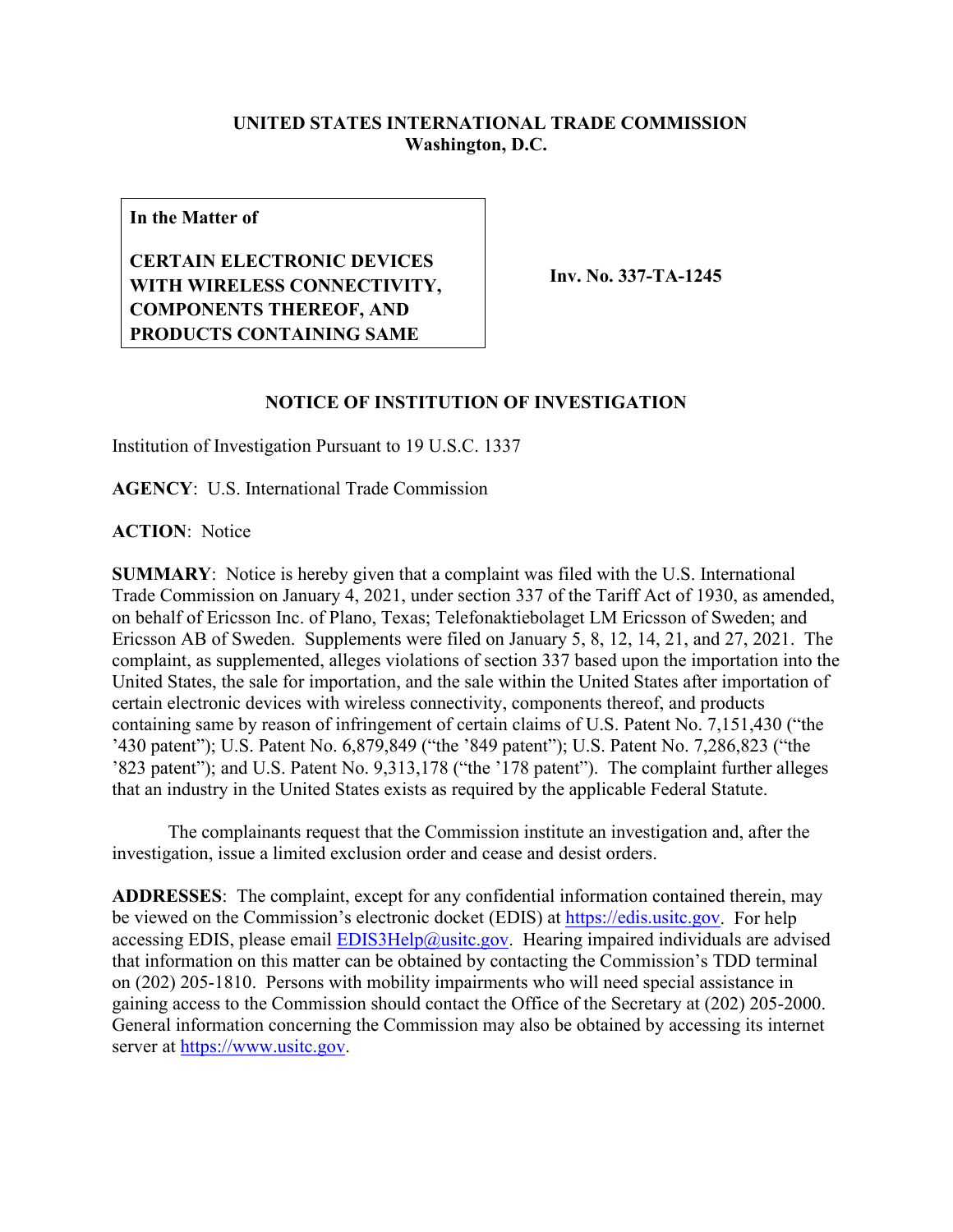**FOR FURTHER INFORMATION CONTACT**: Katherine Hiner, Office of the Secretary, Docket Services Division, U.S. International Trade Commission, telephone (202) 205-1802.

## **SUPPLEMENTARY INFORMATION**:

**AUTHORITY**: The authority for institution of this investigation is contained in section 337 of the Tariff Act of 1930, as amended, 19 U.S.C. 1337, and in section 210.10 of the Commission's Rules of Practice and Procedure, 19 C.F.R. 210.10 (2020).

**SCOPE OF INVESTIGATION**: Having considered the complaint, the U.S. International Trade Commission, on February 2, 2021, **ORDERED THAT** –

(1) Pursuant to subsection (b) of section 337 of the Tariff Act of 1930, as amended, an investigation be instituted to determine whether there is a violation of subsection (a)(1)(B) of section 337 in the importation into the United States, the sale for importation, or the sale within the United States after importation of certain products identified in paragraph (2) by reason of infringement of one or more of claims 1-3, 6-8, 11, 13, 16-18, 20, and 21 of the '430; claims 1, 2, and 12-14 of the '849; claims 8-20 of the '823 patent; and claims 1-4, 7-10, and 16-19 of the '178 patent; and whether an industry in the United States exists as required by subsection (a)(2) of section 337;

(2) Pursuant to section 210.10(b)(1) of the Commission's Rules of Practice and Procedure, 19 C.F.R. 210.10(b)(1), the plain language description of the accused products or category of accused products, which defines the scope of the investigation, is "electronic devices with wireless connectivity, specifically mobile phones, tablet computers, and smart televisions";

(3) For the purpose of the investigation so instituted, the following are hereby named as parties upon which this notice of investigation shall be served:

(a) The complainants are:

Ericsson Inc. 6300 Legacy Drive Plano, TX 75024

Telefonaktiebolaget LM Ericsson Torshamnsgatan 21, Kista SE-164 83 Stockholm, Sweden

Ericsson AB Torshammnsgartan 23 Kista, 16480 Stockholm, Sweden

(b) The respondents are the following entities alleged to be in violation of section 337, and are the parties upon which the complaint is to be served: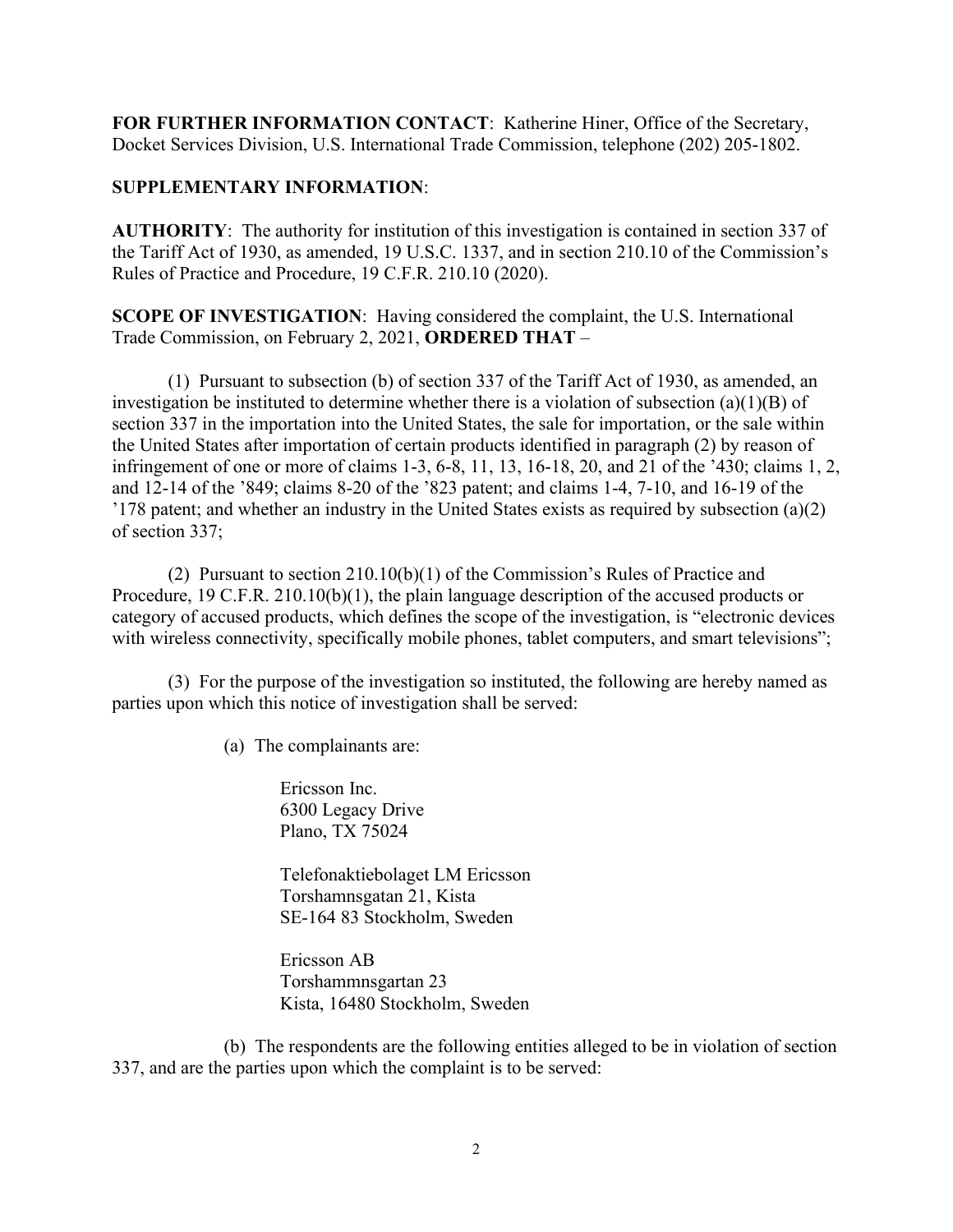Samsung Electronics Co., Ltd. 129 Samsung-Ro, Maetan-3dong, Yoeongtong-Gu, Suwon, Gyeonggi, 16677 Republic of Korea

Samsung Electronics America, Inc. 85 Challenger Road Ridgefield Park, NJ, 07660-2112

Samsung Electronics Vietnam Thai Nguyen Co., Ltd. Yen Binh I Industrial Zone Đồng Tiến, Pho Yen District Thai Nguyen Province Thai Nguyen 250000, Vietnam

Samsung Electronics Vietnam Co., Ltd. 1 Industrial Park, Commune Yen Trung, Yen Phong District Bac Ninh Province 16000, Vietnam

Samsung Electronics HCMC CE Complex, Co., Ltd. Lot I-11, D2 Road, Saigon Hi-Tech Park, Tang Nhon Phu B Ward, District 9 Ho Chi Minh City 700000, Vietnam

(4) For the investigation so instituted, the Chief Administrative Law Judge, U.S. International Trade Commission, shall designate the presiding Administrative Law Judge.

The Office of Unfair Import Investigations will not participate as a party to this investigation.

Responses to the complaint and the notice of investigation must be submitted by the named respondents in accordance with section 210.13 of the Commission's Rules of Practice and Procedure, 19 C.F.R. 210.13. Pursuant to 19 C.F.R. 201.16(e) and 210.13(a), as amended in 85 Fed. Reg. 15798 (March 19, 2020), such responses will be considered by the Commission if received not later than 20 days after the date of service by the complainants of the complaint and the notice of investigation. Extensions of time for submitting responses to the complaint and the notice of investigation will not be granted unless good cause therefor is shown.

Failure of a respondent to file a timely response to each allegation in the complaint and in this notice may be deemed to constitute a waiver of the right to appear and contest the allegations of the complaint and this notice, and to authorize the administrative law judge and the Commission, without further notice to the respondent, to find the facts to be as alleged in the complaint and this notice and to enter an initial determination and a final determination